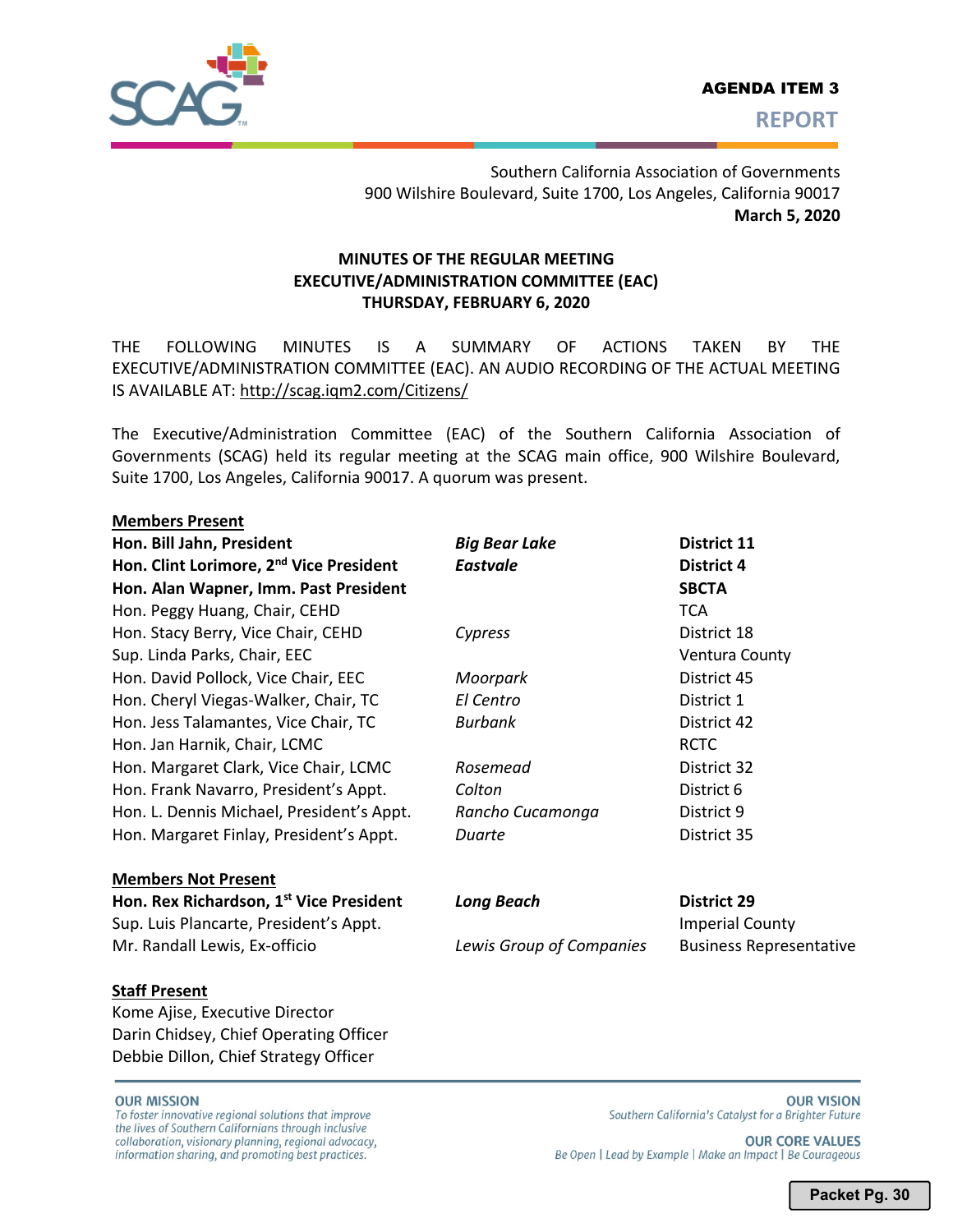



Ruben Duran, Board Counsel Justine Block, Acting Chief Counsel/Acting Director of Legal Services Sarah Jepson, Director of Planning Art Yoon, Director of Policy and Public Affairs Basil Panas, Chief Financial Officer Julie Shroyer, Chief Information Officer Tess Rey-Chaput, Office of Regional Council Support

# **CALL TO ORDER AND PLEDGE OF ALLEGIANCE**

The Honorable Bill Jahn called the meeting to order at 9:00 a.m. and asked Councilmember Peggy Huang, TCA, to lead the Pledge of Allegiance.

## **PUBLIC COMMENT PERIOD**

There was no public comment speaker.

## **REVIEW AND PRIORITIZE AGENDA ITEMS**

**There was no prioritization of agenda items.**

## **ACTION/DISCUSSION ITEM**

1. Resolution No. 20-618-1 Regarding Regional Funding for Housing

President Jahn introduced the item and asked Executive Director Kome Ajise to provide a report. As background information, Mr. Ajise referenced the California Budget Act of 2019-20, also known as AB 101, which appropriated funding for two (2) new one-time programs to provide regions and jurisdictions with grants for planning activities to enable jurisdictions to increase housing planning and accelerate housing production in order to meet the housing needs as determined by the Sixth Cycle RHNA. To further provide information regarding this opportunity, Mr. Ajise asked Director of Planning Sarah Jepson to explain the program's resources available to SCAG. Ms. Jepson stated that SCAG is eligible to apply for \$47.5 million for housing across the region, a portion of which SCAG can apply for in advance. These early resources will help SCAG to begin the planning work and further complete the framework with our partner agencies and initiate educating the communities.

A MOTION was made (Navarro) to adopt Resolution No. 20-618-1 authorizing SCAG to apply for advance funding of twenty-five (25) percent, or \$11,867,77 of its maximum eligible funding allowed under the Regional Early Action Program (REAP). Motion was SECONDED (Walker) and passed by the following votes: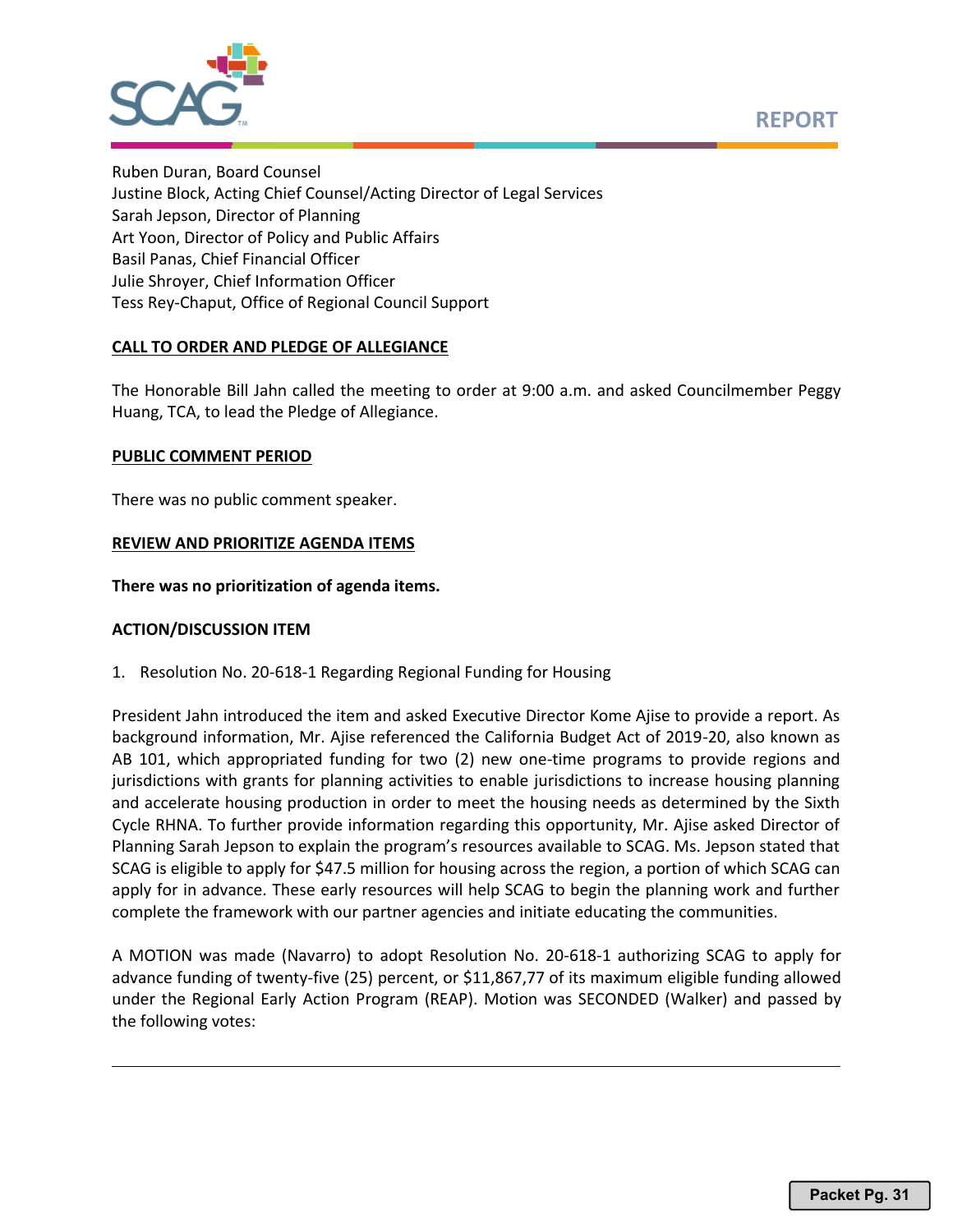



- **AYE/S:** Clark, Finlay, Harnik, Huang, Jahn, Michael, Navarro, Pollock, Talamantes, Walker, and Wapner (11)
- **NOE/S:** None (0)
- **ABSTAIN:** None (0)

# **CONSENT CALENDAR**

## Approval Items

- 2. Minutes of the Special Meeting December 5, 2019
- 3. SCAG Memberships and Sponsorships
- 4. 2020 State and Federal Legislative Platform
- 5. ACA 1 (Aguiar-Curry) Voter Approval Threshold
- 6. SB 45 (Allen) Climate Change Resiliency Bond Act of 2020
- 7. SB 795 (Beall, McGuire, Portantino)
- 8. Contract Amendment: Contract 20-002-C01, Board Counsel Services
- 9. Contracts \$200,000 or Greater: 20-043-C01, to Laptops, Associated Hardware, as well as four (4) years of Hardware Support
- 10. Contracts \$200,000 or Greater: 20-016-C01, City of Ojai Maricopa Highway Demonstration Project
- 11. Contracts \$200,000 or Greater: 19-062-C01, North Paramount Gateway Plan
- 12. Contract Amendment Greater than \$75,000: 19-002-C01, Disadvantaged Communities Planning Initiative

## Receive and File

- 13. State HCD Review Findings of SCAG's Draft RHNA Methodology
- 14. February State and Federal Legislative Update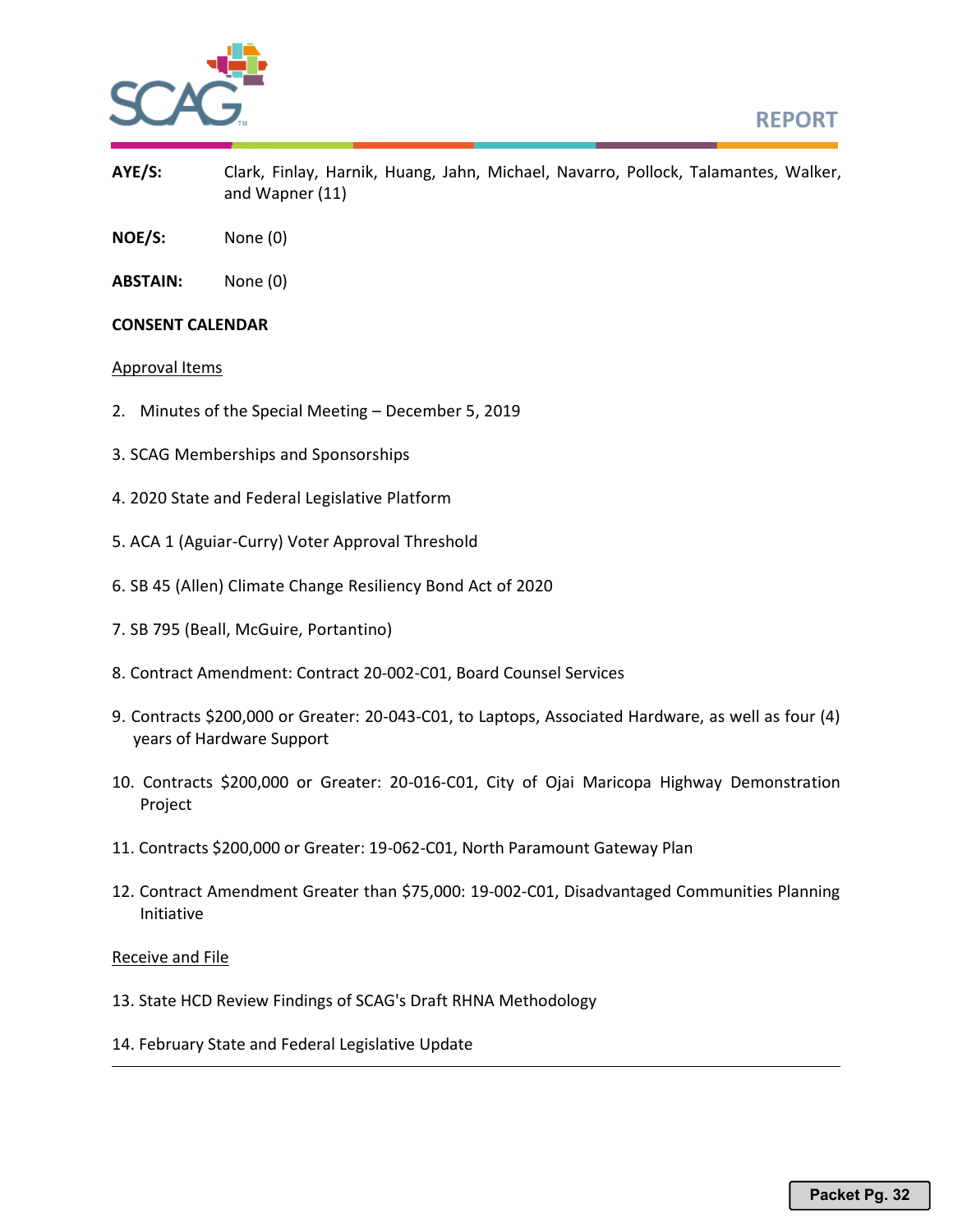

15. Purchase Orders \$5,000 - \$199,999; Contracts \$25,000 - \$199,999 and Amendments \$5,000 - \$74,999

16. CFO Monthly Report

President Jahn announced that staff asked to pull Agenda Item 8 related to *"Contract Amendment: Contract 20-002-C01, Board Counsel Services"* and will be agendized at a future meeting.

A MOTION was made (Walker) to approve the Consent Calendar, except for Agenda Item 8; Receive and File Item Nos. 13 through 16. Motion was SECONDED (Berry) and passed by the following votes:

- **AYE/S:** Clark, Finlay, Harnik, Huang\*, Jahn, Lorimore, Michael, Navarro, Parks\*\*, Pollock, Talamantes, Walker, and Wapner (13)
- **NOE/S:** Huang (1) for Agenda Item No. 7 only\*
- **ABSTAIN:** None (0)

While the voting results were being reviewed, Councilmember Peggy Huang, TCA, noted a "No" vote for Agenda Item No. 7 only; while Supervisor Linda Parks, Ventura County, stated she inadvertently voted an "Abstention" and indicated that she intended to vote "Yes" on the Consent Calendar. President Bill Jahn and Board Counsel Ruben Duran directed staff to correct the votes for Councilmember Peggy Huang\* and Supervisor Linda Parks\*\* and is annotated above.

Councilmember Margaret Clark, Rosemead, District 32, expressed concerns that the state may impose a penalty on drivers who cannot afford to live near where they work. Executive Director Kome Ajise responded that equity and privacy are two of the important elements included in the study while attaining a sustainable source of funding for transportation, but not to the detriment of any one population. Mr. Ajise emphasized that this is one of the features in Connect SoCal and this policy does not come into play until 2030.

Councilmember Jan Harnik, RCTC, commented on the importance of SCAG's membership for the Mileage-Based User Fee Alliance (MBUFA), which provides mileage-based user fees as an alternative source of transportation funding. Executive Director Kome Ajise echoed Councilmember Harnik's comments and noted that the state of Oregon is already implementing MBUFA; Oregon also pioneered the gas tax.

Supervisor Linda Parks, Ventura County, asked whether MBUFA is supposed to replace the gas tax and expressed concerns whether this is in addition to the gas tax. Executive Director Kome Ajise responded this is stipulated as a replacement and not in addition to the gas tax.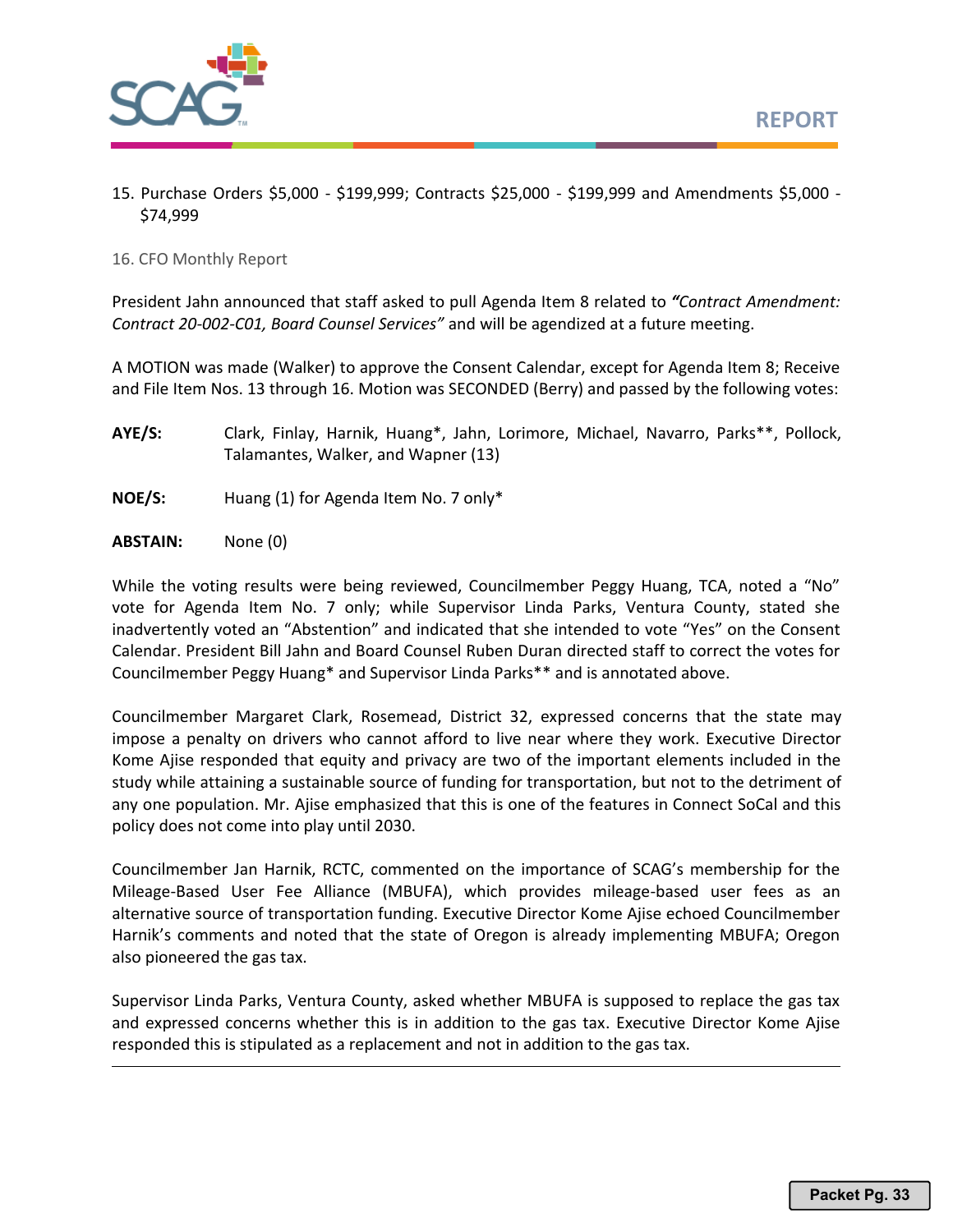

# **CFO MONTHLY REPORT**

Basil Panas, Chief Financial Officer, reported the external auditors of SCAG, Eide Bailly, LLP, found no audit findings. He also reported there are two (2) cities in the SCAG region currently being recruited for membership.

# **PRESIDENT'S REPORT**

President Jahn reported that he, along with the leadership, travelled and collaborated with the Ministry of Transport of New Zealand and Australia as part of the beginning phases of exploratory work to conduct a regional/local study and further assess the various policy questions regarding user fees, travel behavior, privacy and equity issues regarding Road Usage Charges (RUC). At the March 5 meeting of the Transportation Committee and the Regional Council, President Jahn stated that a full report will be presented. He asked the leadership to share some information and practical lessons-learned from the travel. Immediate Past President Alan Wapner commented on the absence of excise taxes on diesel fuel in New Zealand and reported on the trans-urban technology. Councilmember Margaret Finlay, Duarte, District 35, commented regarding toll roads and toll road funding. Councilmember Dennis Michael, Rancho Cucamonga, District 9, commented regarding CMP in Australia and trans-urban toll roads in New Zealand. He remarked on the efficiency of private sectors responsible for building roads, bridges, tunnels, etc. with a unique way of transferring the responsibility to the government. Mayor Michael also echoed the comments of Executive Director Kome Ajise relative to equity and privacy which are two of the important elements included in the study while attaining a sustainable source of funding for transportation. Councilmember Cheryl Walker, El Centro, District 1, remarked regarding the RUC in Australia and New Zealand and compared its successful implementation to Southern California's vehicle miles travelled (VMT)––as reflected on the Regional Transportation Plan––and encouraged advocating the program in the region while understanding its social equity and privacy.

President Jahn thanked the delegation for their comments and also thanked Kome Ajise, Sarah Jepson and Annie Nam who arranged the meetings with the Ministry of Transport in New Zealand and Australia.

Finally, President Jahn announced that at the beginning of the Regional Council meeting, California High-Speed Rail Authority Chief Executive Officer Brian Kelly will be providing an update on the High-Speed Train Project.

## **EXECUTIVE DIRECTOR'S REPORT**

Executive Director Kome Ajise expressed appreciation for the delegations' thoughtful discussions and questions regarding the Road User Charges exploratory work in New Zealand and Australia. He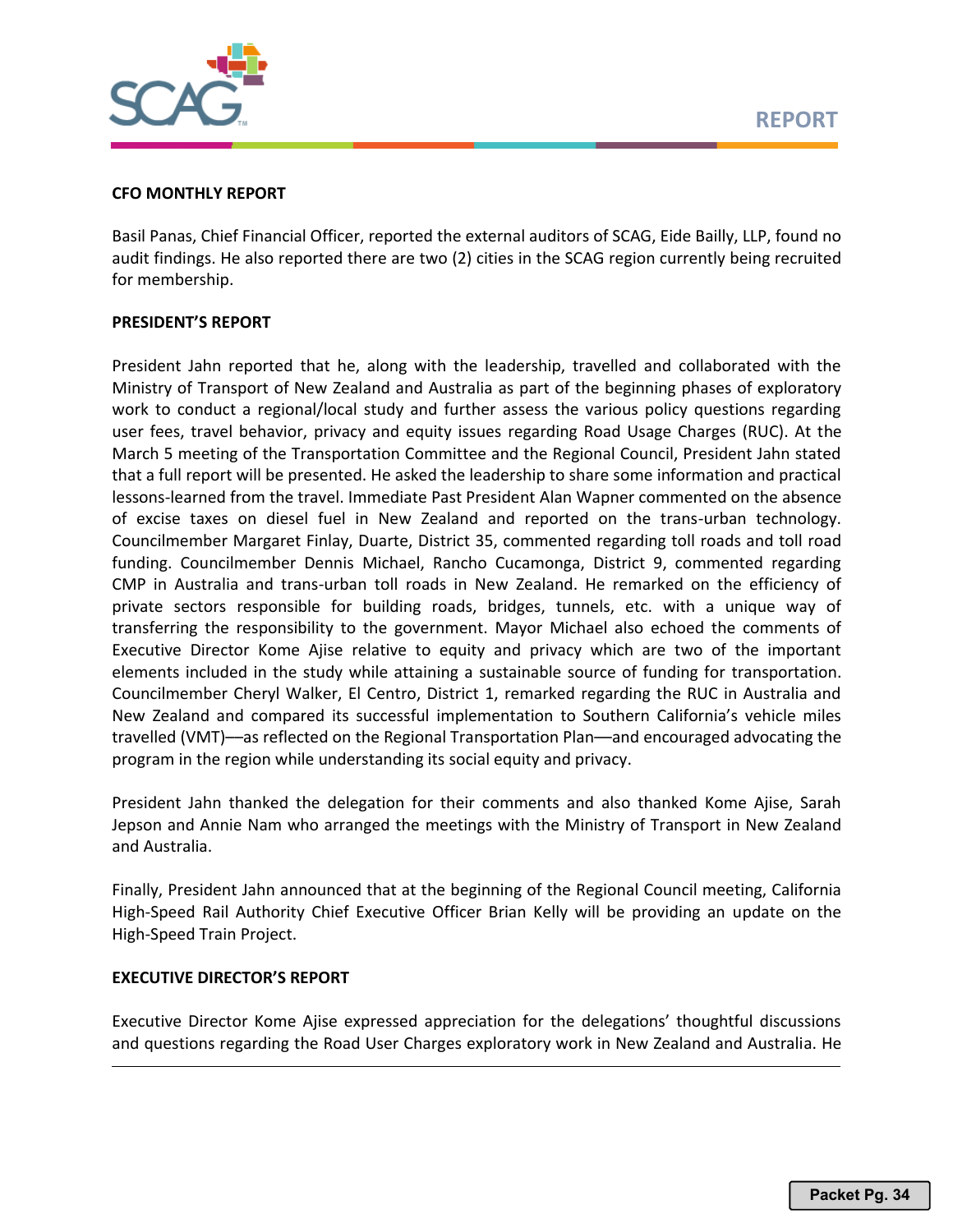

noted that SCAG is on the forefront and cutting-edge of technology and we need the sustainability of a funding process, such as MBUFA. He cited an example of RUC in New Zealand, implemented since 1978, and how the discussions continue to advance to the Regional Council. For further analysis, Mr. Ajise referenced SB 1077, which required the creation of a Road Charge Technical Advisory Committee (TAC) to guide the development and evaluation of the pilot program to assess the potential for mileage-based revenue collection for California's roads and highways as an alternative to the gas tax. At the March 5 Regional Council meeting, a complete report will be provided regarding the study tour.

Mr. Ajise reported on Connect SoCal with the Public Comment period ended on January 24 with an excess of 2,000 comments and report of outcomes will be provided in March for recommendation of adoption in April.

Finally, Mr. Ajise announced that Fixing America's Surface Transportation Act (FAST Act), authorized federal spending on highways and public transportation, with its funding expiring on September 30, 2020.

# **FUTURE AGENDA ITEM/S**

None

# **ANNOUNCEMENT/S**

None

# **ADJOURNMENT**

There being no further business, President Jahn adjourned the meeting at 9:33AM.

[MINUTES ARE UNOFFICAL UNTIL APPROVED BY THE EAC]

//